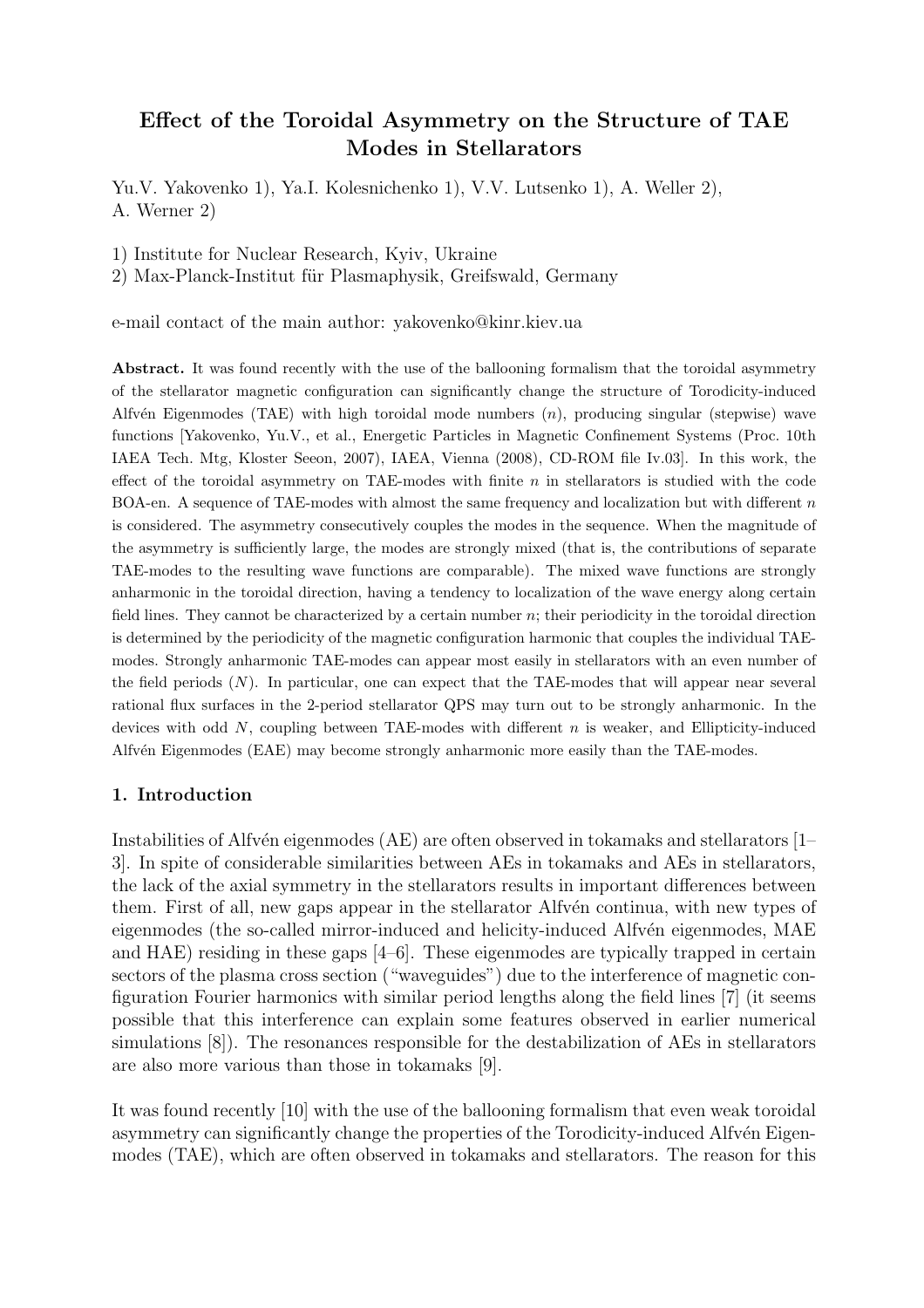lies in the fact that the TAE modes are infinitely degenerate in the local approximation: For each TAE mode, there is an infinite set of modes with approximately the same frequency and location. The mode numbers of these modes satisfy the relationship

$$
\frac{2m_1 - 1}{2n_1} = \frac{2m_2 - 1}{2n_2} = \frac{2m_3 - 1}{2n_3} = \dots = \iota_*^{-1},\tag{1}
$$

where  $\iota_*$  is the rotational transform at the point near which the modes are localized, and the poloidal and toroidal mode numbers of the two main Fourier harmonics of the  $j$ -th mode are  $(m, n) = (m_j - 1, n_j)$  and  $(m, n) = (m_j, n_j)$ , respectively. Toroidal asymmetry couples these modes, producing a narrow band of continuous spectrum. The corresponding solutions tend to become localized along field lines. Thus, the asymmetry affects the structure of the TAE modes in the same fashion as it affects that of the ballooning modes [11]. Then a question arises: to what extent this result obtained in the framework of the ballooning formalism is valid for modes with low  $n$ ? The aim of this work is to answer this question by studying numerically the effect of the asymmetry on TAE-modes with finite n.

## 2. Model of TAE modes

We consider numerically a sequence of TAE modes with the mode numbers satisfying Eq. (1) in a low-shear configuration similar to that of Wendelstein-line stellarators. It is known that in the case of low shear,  $\hat{s} \ll \epsilon_t$ , where  $\hat{s}$  is the magnetic shear and  $\epsilon_t$ is the relative magnitude of the toroidal harmonic of the magnetic field, a TAE mode in a tokamak essentially consists of two Fourier harmonics,  $(m, n) = (m<sub>j</sub> - 1, n<sub>j</sub>)$  and  $(m_j, n_j)$ , toroidal coupling with harmonics with other values of m being negligible [12]. This fact simplifies our consideration, giving us a possibility to consider only two Fourier harmonics for each  $n$ ; however, we believe that our main conclusions are valid for highshear configurations, too. When the axial symmetry is broken, the modes become coupled via toroidally asymmetric Fourier harmonics of equilibrium quantities (the flux surface shape and the magnetic field). The equilibrium harmonic  $\propto \exp(i\mu\theta - i\nu N\phi)$  (here N is the number of the field periods,  $\theta$  and  $\phi$  are the poloidal and toroidal coordinates, respectively) can couple harmonics of two modes satisfying Eq. (1) provided that

$$
\frac{\nu N}{\mu + s} = \frac{2n_j}{2m_j - 1} = \iota_*\tag{2}
$$

with  $s = -1, 0$  or 1. When N is even, coupling is achieved via harmonics with  $\nu = 1$ , which are typically much larger than the harmonics with larger  $\nu$ ; when N is odd, coupling is possible only via harmonics with even  $\nu$ , i.e.,  $\nu = 2$  and larger. To achieve a most pronounced effect of the toroidal asymmetry, we took  $N = 4$ , like in the conceptual 4period Helias reactor HSR4/18 [13], and the rotational transform  $\iota$  that passes through the value of  $4/5$ , like in the low-*ι* configuration of Wendelstein 7-X (W7-X) [14]. In this configuration, there is a sequence of TAE modes with the mode numbers  $(m, n)$  =  $(2, 2) \& (3, 2), (7, 6) \& (8, 6), (12, 10) \& (13, 10),$  etc., which are consecutively coupled, chiefly via the metric tensor harmonic  $\propto \cos(\mu\theta - \nu N\phi)$  with  $(\mu, \nu) = (4, 1)$ . This harmonic (which characterizes the helical quadrangularity of the plasma cross section) proves to be rather large in realistic Wendelstein configurations.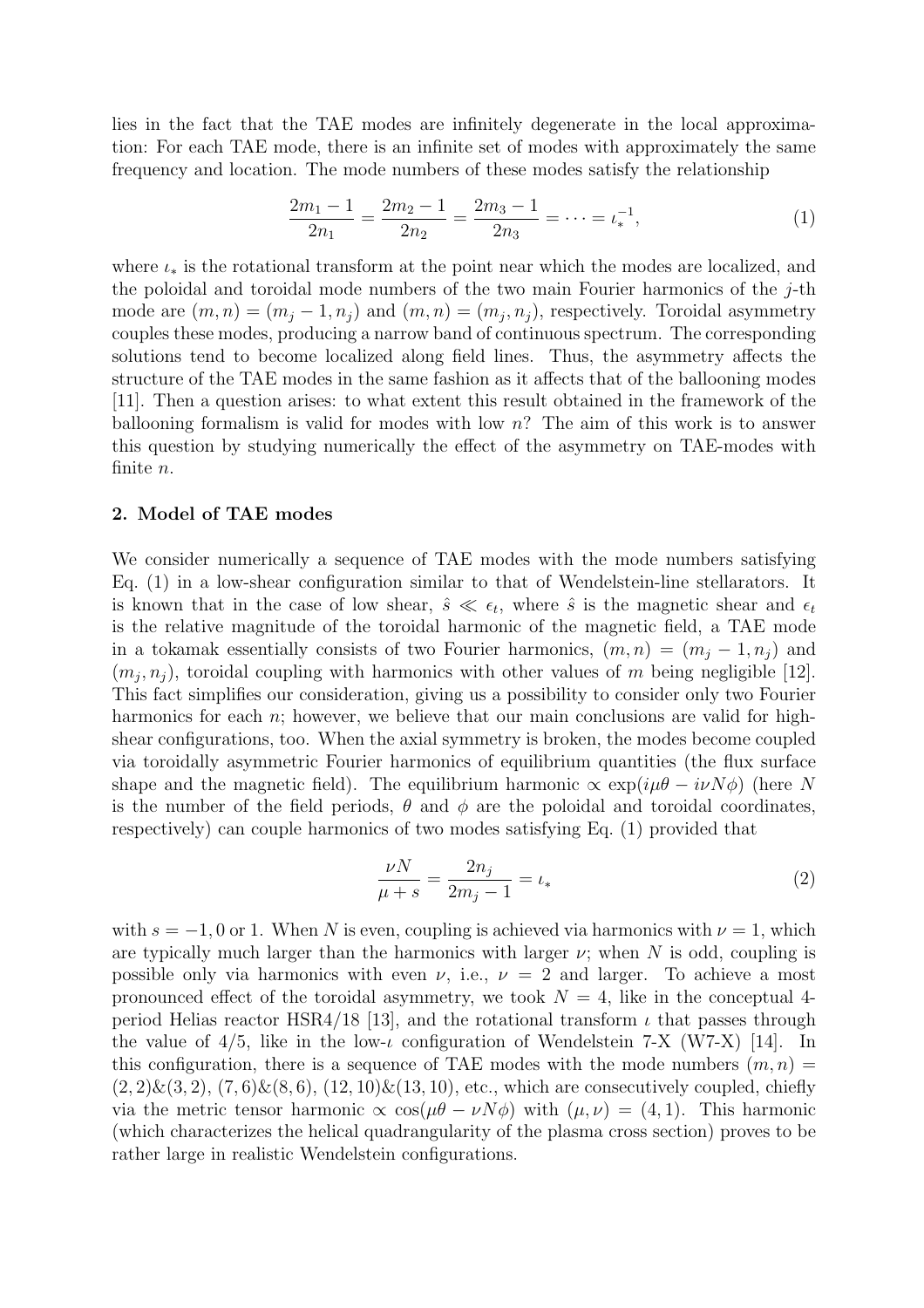To describe the modes, we use the following equation system derived by means of Fourier decomposition from the equation of Alfvén oscillations in low-pressure plasmas [5]:

$$
\frac{1}{r}\frac{d}{dr}\left[ (\lambda - k_l^2) r \frac{d\Phi_l}{dr} \right] - \frac{m_l^2}{r^2} (\lambda - k_l^2) \Phi_l - \frac{k_l}{r} (r k_l')' \Phi_l + \hat{A}_{l,l-1} \Phi_{l-1} + \hat{A}_{l,l+1} \Phi_{l+1} = 0, \quad (3)
$$

Here  $\Phi_1$ ,  $\Phi_2$ ,  $\Phi_3$ , ... is as a sequence of Fourier harmonics of the wave potential, r is the radial coordinate defined as  $r = (2\psi/B_0)^{1/2}, \psi$  is the toroidal magnetic flux,  $\lambda = \omega^2 R^2/v_A^2$ ,  $\omega$  is the mode frequency,  $v_A$  is the average Alfvén velocity at the magnetic axis, R is the major radius of the plasma,  $k_l = m_l \iota - n_l$  is the normalized longitudinal wave number. The mode numbers  $(m_l, n_l)$  of the harmonic  $\Phi_l$  are given by  $(m_{2p-1}, n_{2p-1}) = (5p-3, 4p-2)$ ,  $(m_{2p}, n_{2p}) = (5p - 2, 4p - 2)$ . Thus, each pair of the  $2p - 1$ -th and  $2p$ -th harmonics of the sequence can form TAE modes near the point  $r_*$  at which  $\iota(r_*) = \iota_* = 4/5$  (i.e.,  $k_{2p-1} = -k_{2p}$ , whereas  $(m_{2p+1}, n_{2p+1}) - (m_{2p}, n_{2p}) = (4, N)$ . The operators coupling the harmonics are given by

$$
\hat{A}_{lj}\Phi_j = \frac{1}{2r}\frac{d}{dr}\left[ (\lambda \epsilon_{c(1,0)} - k_l k_j \epsilon_{g(1,0)}) r \frac{d\Phi_j}{dr} \right] - \frac{k_l}{2r} (r \epsilon_{g(1,0)} k'_j)' \Phi_j + \frac{1}{2} \epsilon_{g(1,0)} D_{jl} \nu' \frac{d\Phi_j}{dr} \tag{4}
$$

for  $l = 2p - 1$ ,  $j = 2p$  or  $l = 2p$ ,  $j = 2p - 1$  and by

$$
\hat{A}_{lj}\Phi_j = \frac{1}{2r}\frac{d}{dr}\left[\epsilon_{g(4,1)}(\lambda - k_l k_j)r\frac{d\Phi_j}{dr}\right] - \frac{k_l}{2r}(r\epsilon_{g(4,1)}k'_j)'\Phi_j + \frac{1}{2}\epsilon_{g(4,1)}D_{jl}\iota'\frac{d\Phi_j}{dr}
$$
(5)

for  $l = 2p + 1$ ,  $j = 2p$  or  $l = 2p$ ,  $j = 2p + 1$ , where  $D_{jl} = m_j n_l - m_l n_j$ , the coupling parameters  $\epsilon_{g(\mu,\nu)}$  and  $\epsilon_{c(\mu,\nu)}$  characterize the normalized Fourier coefficients of the metric tensor component  $g^{\psi\psi} = |\nabla \psi|^2$  and the magnetic field:

$$
h_{g,c} = 1 + \frac{1}{2} \sum_{\mu,\nu=-\infty}^{\infty} \epsilon_{g,c(\mu,\nu)} \exp(i\mu\theta - i\nu N\phi), \tag{6}
$$

 $h_g \equiv g^{\psi\psi}/\langle g^{\psi\psi} \rangle$ ,  $h_c \equiv h_g \langle B \rangle^4/B^4$ . When writing these equations, we assumed for the sake of simplicity that the harmonics are coupled only due to the angular dependence of  $g^{\psi\psi}$  and B and neglected the coupling due to other components of the metric tensor. In addition, we assumed that the plasma density is homogeneous to avoid as much as possible the difficulties associated with the consideration of modes that lie within the Alfvén continuum.

#### 3. Numerical modelling

The new code BOA-en has been developed to solve Eqs. (3)–(5). This code is based on the code BOA-e [15], but it is more flexible and enables one to work with an arbitrary number of mode harmonics. For our calculations we took parabolic  $\iota$ -profiles passing through  $\iota = \iota_*$  at  $r = r_* = 0.6a$ :  $\iota = \iota_* + \alpha[0.36 - (r/a)^2]$ , where a is the minor radius of the plasma,  $\alpha$  is a parameter determining the magnitude of the magnetic shear (which, in turn, determines the mode width). We took this parameter in the interval of  $0.08 \le \alpha \le 0.25$ . The coupling parameter  $\epsilon_{g(4,1)}$  was taken in the form  $\epsilon_{g(4,1)} = c(r/a)^2$ with  $0 \leq c \leq 0.65$ , so that  $\epsilon_{g(4,1)}(r=0.6a) \leq 0.23$ , which approximately corresponds to the magnitude of this parameter in W7-X. The coupling parameters  $\epsilon_{q(1,0)}$  and  $\epsilon_{c(1,0)}$  were constant (for the same reason as we assumed the plasma density to be constant), which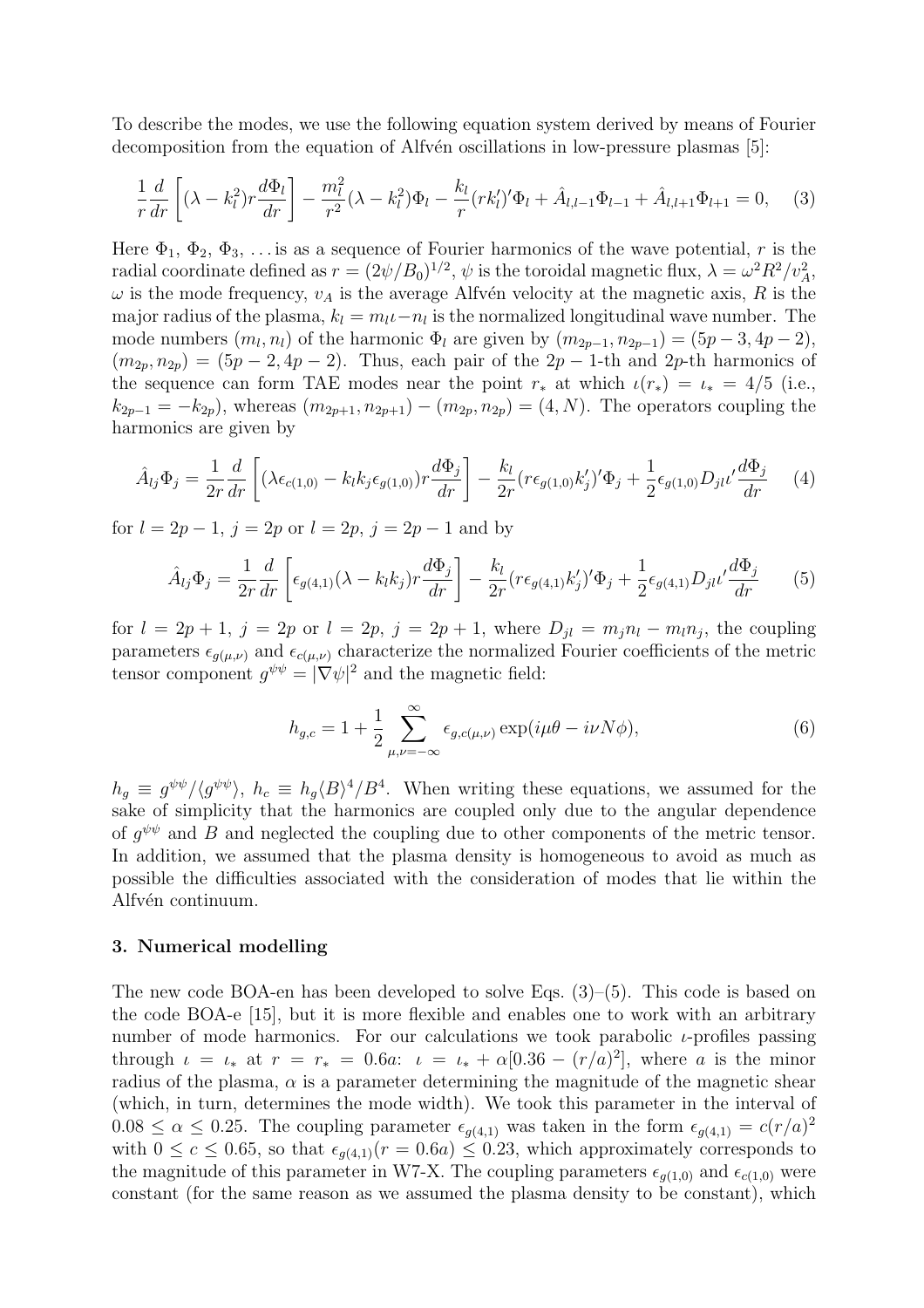does not seem important. Namely, the radial dependences of  $\epsilon_{g(1,0)}$  and  $\epsilon_{c(1,0)}$  were the same as in W7-X; their magnitude, however, was larger and corresponded approximately to a stellarator with the aspect ratio of HSR4/18 and  $\beta \sim 10\%$ .

When the (4, 1)-harmonic (the toroidal asymmetry) is switched off, the code finds a set of TAE-modes harmonic in  $\phi$  (i.e., they depend on  $\phi$  as  $\exp(in\phi))$ . Since the shear is small, the code finds a set of multiple modes for each  $n$  (see Fig. 1, where results of calculations for  $\alpha = 0.08$  and  $l = 3, \ldots, 8$  are presented). The frequencies of the modes with different n are close (at least, those of the modes that lie sufficiently far from the gap boundaries); still, they are different due to non-locality effects. The shapes of the eigenfunctions with close frequencies look similar, their width decreasing with n. As the coupling  $(4, 1)$ -harmonic of the metric tensor appears, the eigenfunctions become anharmonic in  $\phi$  (i.e., their Fourier spectrum contains satellites with different numbers  $n$ , which is accompanied by "repulsion" of the frequencies of similar modes. When the increase of the distance between the mode frequencies exceeds their initial distance (which is the case for realistic values of the (4, 1)-harmonic), the eigenfunctions undergo a qualitative change (even though this change

takes place gradually): The contributions of harmonics with different n becomes comparable (see Fig. 2). In fact, such modes can no longer be characterized by a certain toroidal mode number n. We will refer to such eigenfunctions as strongly mixed or strongly anharmonic. The dependence of the wave function on  $\phi$  at the outer circumference of the plasma  $(\theta = 0)$  is shown in Fig. 3 for two eigenmodes at three radial locations. One can observe that the interference of modes with the toroidal numbers 6, 10, and 14 has produced wave functions that have the period equal to  $\pi$  in the toroidal direction and, at first glance, look like modes with the dominant harmonic  $n = 2$ . However, this impression is false; harmonics with  $n = 2$  were not included to this calculation. The wave functions are almost stepwise in  $\phi$ ; as the relative phases of the harmonics weakly change along the magnetic field lines, this means that the electric field of the mode is localized at certain field lines.



 $FIG. 1. The Alfvén continuum and the mode$ spectrum of TAE-modes with  $n = 6$ ,  $n = 10$ . and  $n = 14$  in the case of toroidal symmetry for  $\alpha = 0.08$ . Black dots, the continuum; red dots, the spectrum of modes with  $n = 6$ ; blue dots, with  $n = 10$ ; magenta dots, with  $n = 14$ .

## 4. Discussion

Our calculations has shown that toroidal asymmetry of the configuration can completely change the structure of TAE-modes. They can no longer be characterized by a definite toroidal mode number n, being a mixture of modes with different n. It follows that from Eq. (2) that the period of the mixed wave functions in the toroidal direction equals  $4\pi/(\nu N)$ . The shapes of the wave functions is strongly anharmonic and has the tendency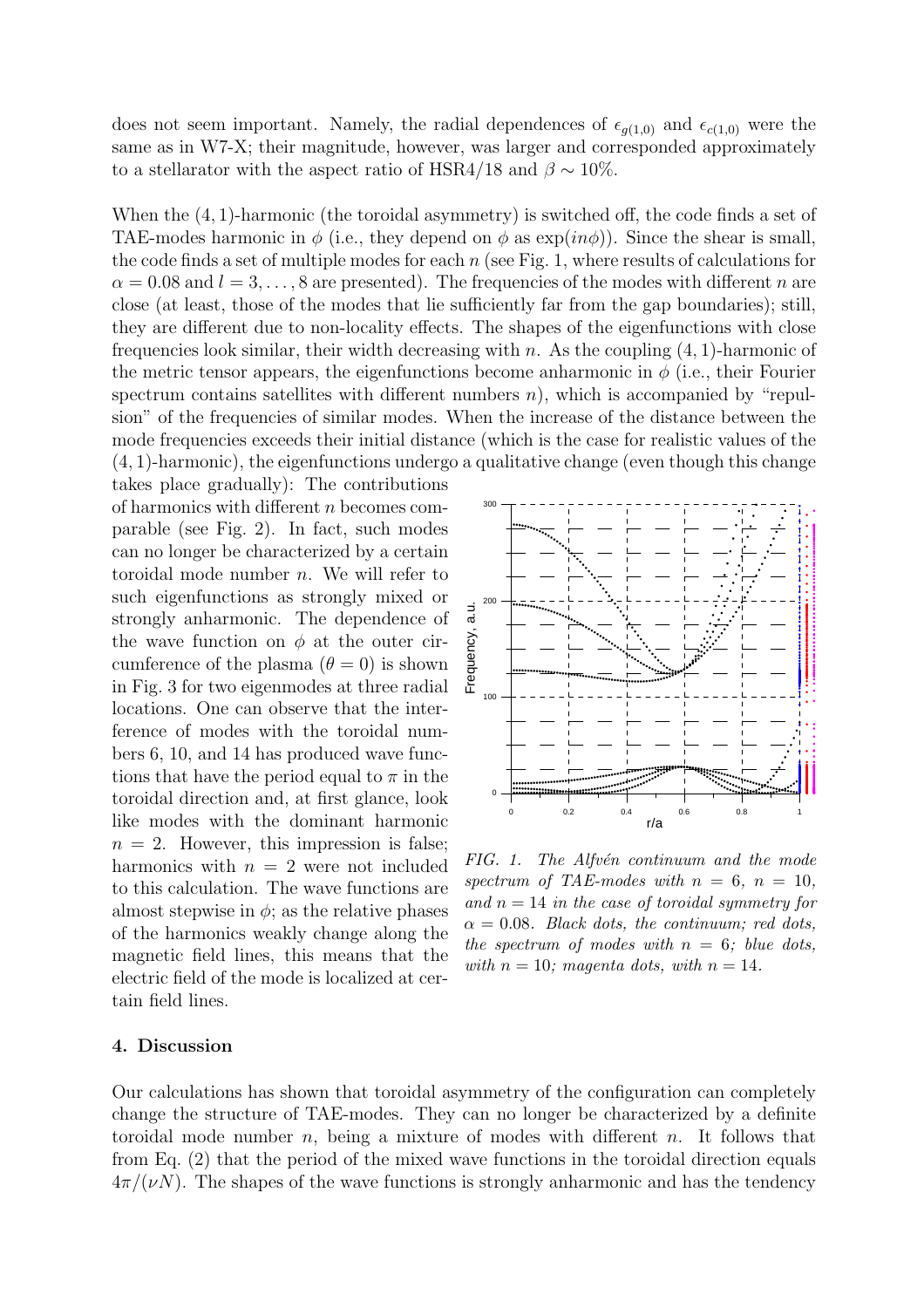

FIG. 2. Results of calculations for harmonics with  $l = 3, \ldots, 8$  in the presence of the  $(4, 1)$ harmonic. (a), comparison of the frequency spectrum in the axisymmetric case  $(c = 0, blue)$ dots) and with a non-zero  $(4, 1)$ -harmonic  $(c = 0.65, red dots)$ . (b), the radial structure of harmonics of the eigenmode with the frequency of 89.7 a.u.; black line corresponds to  $l = 3$ ,  $(m, n) = (7, 6); blue, l = 4, (m, n) = (8, 6); cyan, l = 5, (m, n) = (12, 10); green, l = 6,$  $(m, n) = (13, 10);$  red,  $l = 7, (m, n) = (17, 14);$  magenta,  $l = 8, (m, n) = (18, 14).$ 



FIG. 3. The toroidal structure of the eigenmodes at  $\theta = 0$ . Left panel, the frequency of 89.7 a.u.; right panel, the frequency of 92.2 a.u.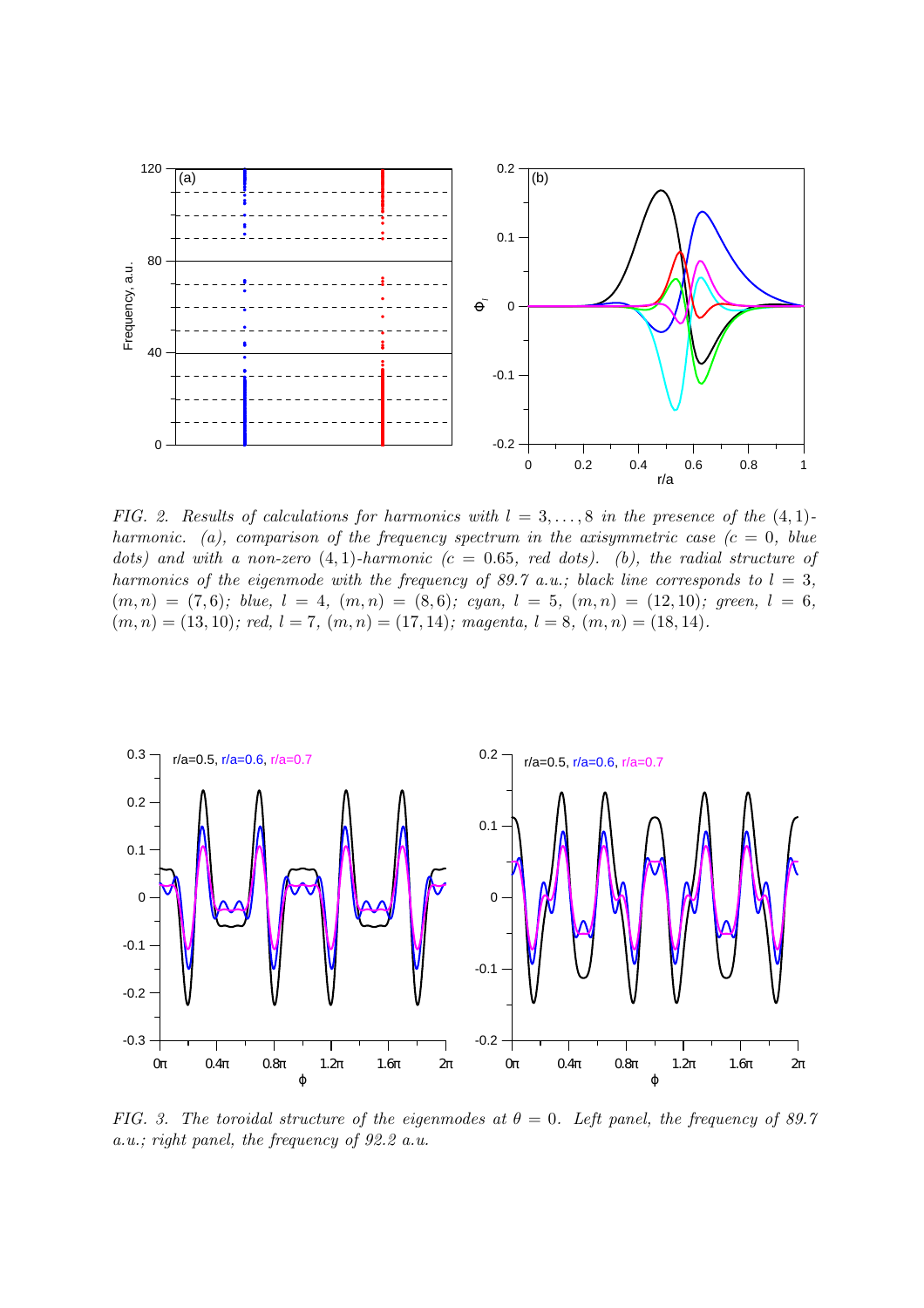to become stepwise. The Ellipticity-induced Alfven Eigenmodes (EAE) can also be coupled by the toroidal asymmetry and form strongly anharmonic structures. Let us consider a sequence of EAE-modes, each consisting of the harmonics with the numbers  $(m_j, n_j)$ and  $(m_i-2, n_i)$ . Similarly to Eq. (2), one write the following condition that these modes can be coupled by the configuration harmonic  $(\mu, \nu)$ :

$$
\frac{\nu N}{\mu + s} = \frac{n_j}{m_j - 1} = \iota_*\tag{7}
$$

with  $s = 0$  or  $\pm 2$ . One can show that the anharmonic waves appearing due to mixing of these harmonics have the toroidal period of  $2\pi/(\nu N)$ .

The fact that the behaviour of the mode wave function becomes stepwise due to the toroidal asymmetry of the magnetic configuration agrees with analysis based on the ballooning formalism [10, 11]. The local theory [12] predicts that the frequencies of TAEmodes localized at the same radius do not depend on  $n$  to main order. In agreement with this, our calculations show that the frequencies of the TAE-modes of the considered sequence quickly converge. At the same time, one can show the coupling intensity does not decrease with  $n$ . This gives us grounds to conclude that all further modes in the sequence will be also mixed to anharmonic state. Therefore, one can expect that including more toroidal harmonics into our calculations would make the stepwise structure of the wave functions even more pronounced. This means that in practice the shape of the wave functions is determined to a large extent by non-ideal factors; one can expect that these factors smoothen the stepwise functions, affecting primarily high-n harmonics.

The strong anharmonicity of TAE-modes should manifest itself especially easily in stellarators with even N. In this case, according to Eq.  $(2)$ , TAE-modes with different n can be coupled via equilibrium harmonics with  $\nu = 1$ , which are typically much larger than the harmonics with higher  $\nu$ . In particular, one can suppose that strong toroidal anharmonicity of TAE- and EAE-modes may be observed in the 2-period stellarator QPS [16]. Depending on the plasma current and pressure,  $\iota$  in QPS varies between 0.17 and 0.37. Equation (2) shows the TAE-mode located at  $\iota_* = 2/7$  and consisting of the harmonics with  $(m, n) = (3, 1)$  and  $(4, 1)$  can become anharmonic due to the configuration harmonic with  $(\mu, \nu) = (6, 1)$ . The same can happen with the TAE-mode located at  $\iota_* = 2/9$ and consisting of the harmonics with  $(m, n) = (4, 1)$  and  $(5, 1)$  due to the configuration harmonic with  $(\mu, \nu) = (8, 1)$ . Since the aspect ratio of the device is rather small, one can expect that the  $(6, 1)$  harmonic of the cross section shape is not too weak to cause coupling of TAE-modes with different  $n$ , although detailed calculations are required to reach a definite conclusion. The EAE-mode located at  $\iota = 1/3$  and consisting of the harmonics with  $(m, n) = (2, 1)$  and  $(4, 1)$  can become strongly anharmonic due to the cross section shape harmonic with  $(\mu, \nu) = (4, 1)$ , which is certainly not weak.

Wendelstein 7-X has an odd number of periods,  $N = 5$ . In this case, according to Eq. (2), coupling between TAE-modes is possible only via configuration harmonics with  $\nu = 2$  or larger, which are rather weak in W7-X. However, EAE-modes with  $n = 5$  can become anharmonic due to configuration harmonics with  $\nu = 1$ . Such eigenmodes can appear at  $\iota_* = 5/6$ . This value of  $\iota$  is within the planned range of  $\iota$  in W7-X, although it is avoided in all standard vacuum configurations [14].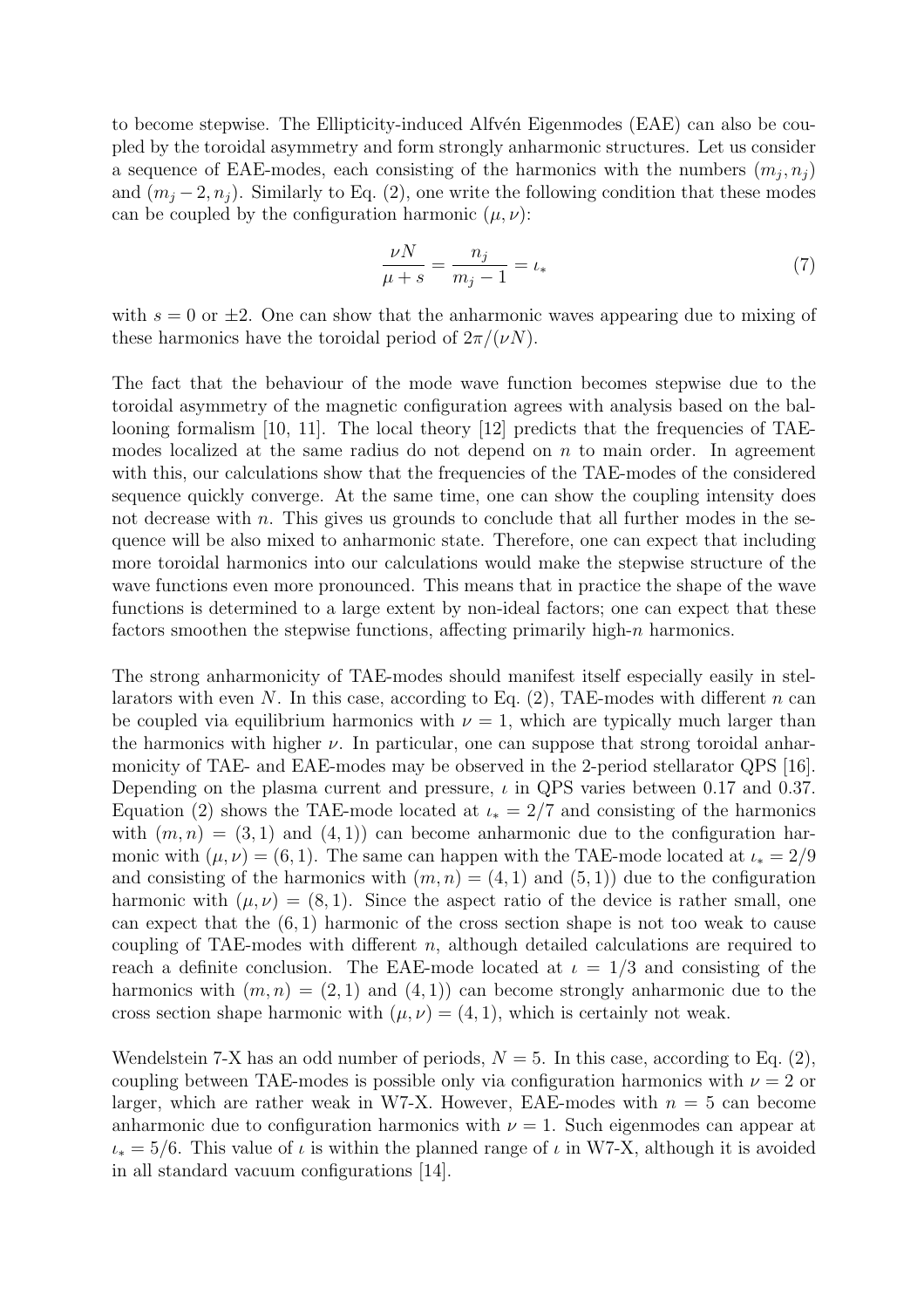## 5. Conclusions

Our calculations have shown that coupling of TAE modes having different  $n$  but located in the vicinity of the same radial position, which takes place in stellarators due to toroidal asymmetry of the magnetic configuration, can produce strongly anharmonic eigenmodes. It should be emphasized that although the parameters of the stellarator configuration considered here were chosen to facilitate the observation of coupling between TAE-modes, this configuration does not seem unrealistic. The amplitudes of eigenmode harmonics with different n are of the same order; therefore, one cannot attribute a definite toroidal mode number to these eigenmodes. The period of the anharmonic eigenmodes in  $\phi$  is determined by the periodicity of the configuration harmonic causing the coupling; it equals  $4\pi/(\nu N)$ for the TAE-modes and  $2\pi/(\nu N)$  for the EAE-modes. The toroidal structure of the wave functions of the strongly anharmonic eigenmodes exhibits a tendency to stepwise behaviour, which agrees with previous results obtained in the framework of the ballooning formalism. This means that the shape of the strongly anharmonic wave functions is determined by non-ideal factors (finite ion Larmor radius effects, resistivity etc.). The amplitude of a strongly anharmonic eigenmode strongly depends on  $\phi$ , which might be of importance for magnetic diagnostics (the Mirnov coils positioned in different toroidal positions could show different mode amplitudes).

Strongly anharmonic TAE-modes can appear most easily in devices with even number of periods. When  $N$  is even, coupling of TAE-modes can occur via the configuration harmonics with  $\nu = 1$ , which are typically larger than the harmonics with larger  $\nu$ . In particular, TAE-modes and EAE-modes with low mode numbers in QPS (where  $N = 2$ ) may turn out to be anharmonic. EAE-modes can be coupled by configuration harmonics with  $\nu = 1$  even when N is odd. For example, the EAE-modes arising near  $\iota = 5/6$  may prove to be anharmonic (if this value of  $\iota$  appears in W7-X).

Acknowledgements. The work is carried out within the Partner Project Agreement P-034g between the Science and Technology Center in Ukraine, the Institute for Nuclear Research, and Max-Planck-Institut für Plasmaphysik. Two of the authors (Y.Y. and V.L.) also acknowledge support by the International Bureau of the Federal Ministry of Education and Research (BMBF) at DLR in the frame of the Co-Operation Project WTZ-UKR 06/005.

- [1] WONG, K.-L., Plasma Phys. Control. Fusion 41 (1999) R1.
- [2] WELLER, A., et al., Phys. Plasmas 8 (2001) 931.
- [3] TOI, K., et al., Nucl. Fusion **40** (2000) 1349.
- [4] NAKAJIMA, N., et al., Phys. Fluids B 4 (1992) 1115.
- [5] KOLESNICHENKO, Ya.I., et al., Phys. Plasmas 8 (2001) 491.
- [6] NUHRENBERG, C., ISPP-19 "Piero Caldirola", Theory of Fusion Plasmas (Proc. Joint Varenna–Lausanne Int. Workshop, Varenna, 2000), Editrice Compositori, Bologna (2000) 313.
- [7] YAKOVENKO, Yu.V., et al., Plasma Phys. Control. Fusion 49 (2007) 535.
- [8] SALAT, A., Plasma Phys. Control. Fusion 34 (1992) 1339.
- [9] KOLESNICHENKO, Ya.I., et al., Phys. Plasmas 9 (2002) 517.